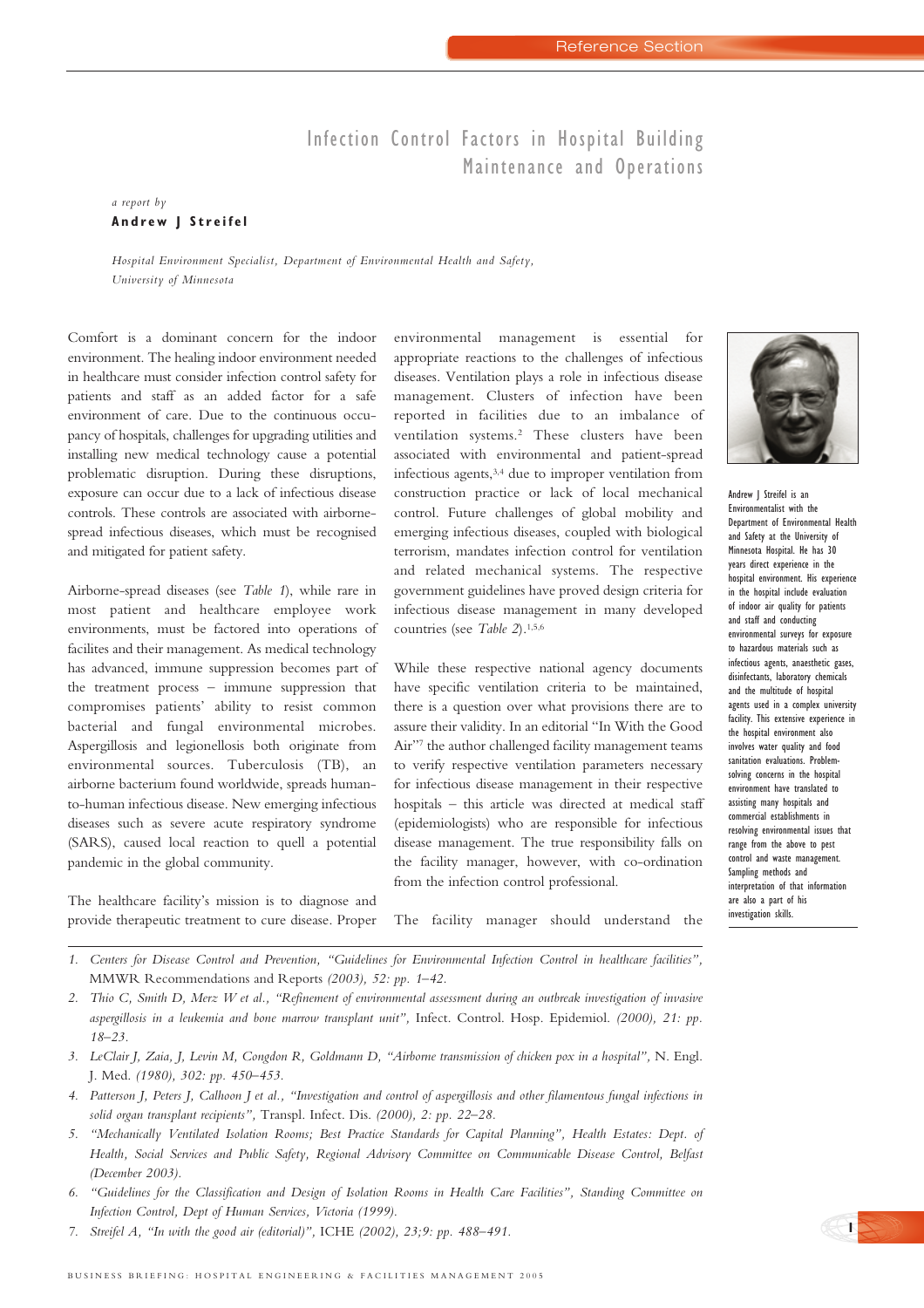|                        | Fungi                                               | <b>Bacteria</b>           | <b>Viruses</b>                                    |  |
|------------------------|-----------------------------------------------------|---------------------------|---------------------------------------------------|--|
| Numerous reports in    | Aspergillus spp. <sup>+</sup>                       | Mycobacterium             | Measles (rubeola) virus<br>Varicella-zoster virus |  |
| healthcare facilities  | Mucorales (Rhizopus spp.)                           | Tuberculosis <sup>+</sup> |                                                   |  |
| Atypical, occasional   | Acinetobacter spp.<br>Acremonium spp.               |                           | Smallpox virus (variola) s                        |  |
| reports                | Fusarium spp.                                       | Bacillus spp1             | Influenza viruses                                 |  |
|                        | Pseudoallescheria boydii                            | Brucella spp.**           | Respiratory syncytial virus                       |  |
|                        | Scedosporium spp.                                   | Staphylococcus aureus     | Adenoviruses                                      |  |
|                        | Sporothrix cyanescens <sup>1</sup>                  | Group A Streptococcus     | Norwalk-like virus                                |  |
| Airborne in nature;    | Coccidioides immitis<br>Coxiella burnetii (Q fever) |                           | <b>Hantaviruses</b>                               |  |
| airborne transmission  | Cryptococcus spp.                                   |                           | Lassa virus                                       |  |
| in healthcare settings | Histoplasma capsulatum                              |                           | Marburg virus                                     |  |
| not described          |                                                     |                           | Ebola virus                                       |  |
|                        |                                                     |                           | Crimean-Congo virus                               |  |
| Under investigation    | Pneumocystis carinii                                |                           |                                                   |  |

## *Table 1: Micro-organisms Associated with Airborne Transmission\* CDC-EIC 20031*

*\* This list excludes micro-organisms transmitted from aerosols derived from water; + Refer to the text for references for these disease agents; § Airborne transmission of smallpox is infrequent. Potential for airborne transmission increases with patients who are effective disseminators present in facilities with low relative humidity in the air and faulty ventilation; ¶ Documentation of pseudoepidemic during construction; \*\* Airborne transmission documented in the laboratory but not in a clinical setting.*

ventilation limits for respective special ventilation areas within the hospital. Often, priorities associated with ventilation management are established without understanding the risk implications of emerging infectious diseases. These decisions to not respond to mechanical ventilation deficiencies, especially during construction, may result in opportunistic infections and/or litigation.8 Airborne infectious disease management is difficult, due to the unseen presence of the respective disease agents (spores or droplet nuclei) along with the difficulty of diagnosing patients with TB or aspergillosis.

An assessment of the current ventilation condition before construction will help to avoid discovery of ventilation deficiency.4,9 The ventilation parameters, which are established in many countries, have some consistency in some parameters from country to country. The pressure differential, however, is quite varied, from a low-end US 2.5Pa to the Australian 30Pa pressure differential. The pressure differential represents the velocity of the air, which is measured and translated to pressure. The pressure 2.5Pa represents 2.0m/s, while 30Pa is approximately 6.5m/s. The question of what velocity is sufficient to prevent infectious particle movement remains unanswered. Note nuisance 'wind' whistle begins to be noticed at about 5.0m/s.

Each respective country's infectious disease management guidelines note important adjuncts to airborne infectious disease control. Self-closing

**2**

doors, closed windows and a tight room are essential for pressure management. The concept of an airtight room is debated and was recently defined in the Centers for Disease Control (CDC) Guidelines for Environmental Infection Control as 464cm2. These numbers were developed by comparing the offset of air volume supply versus exhaust with the pressure differential and applying a calculation based on the leakage area within a special ventilation area. A reasonable offset between the supply and exhaust (3.3m3/minute) should be considered with an appropriate method for sealing the room.

While such efforts can be specified, the reality is that construction management rarely applies such criteria for final commissioning of that space to the desired ventilation parameters. Even if such specifications are verified, it is questionable as to whether facilities actually manage the special ventilation areas to those design parameters.

Special tools are necessary to determine those ventilation parameters. The air exchange analysis uses air volume hoods to determine the volumes of the room supply and exhaust to set the air exchange rate. This device does not measure pressure but does establish the air–volume balance to create the pressure. The pressure is measured using a micromonometre sensitive to <0.25Pa. At this point, the questions of how room leakage affects the pressure, and what is used to measure leakage, arise. Rice reported10 using a blower door to establish a

<sup>8. &</sup>quot;Medical Malpractice: Construction Related Infection at Surgery Site", Massachusetts Lawyers Weekly Verdicts and Settlements *(1999): 27.*

*<sup>9.</sup> Rhame F, Streifel A et al., "Extrinsic risk factors for pneumonia in patient at high risk of infection",* Am. J. Med. *76 (5A): pp. 42–52.*

*<sup>10.</sup> Rice N, Streifel A, Vesley D, "An evaluation of hospital special ventilation room pressures",* ICHE *(2001), 22;1: pp. 19–23.*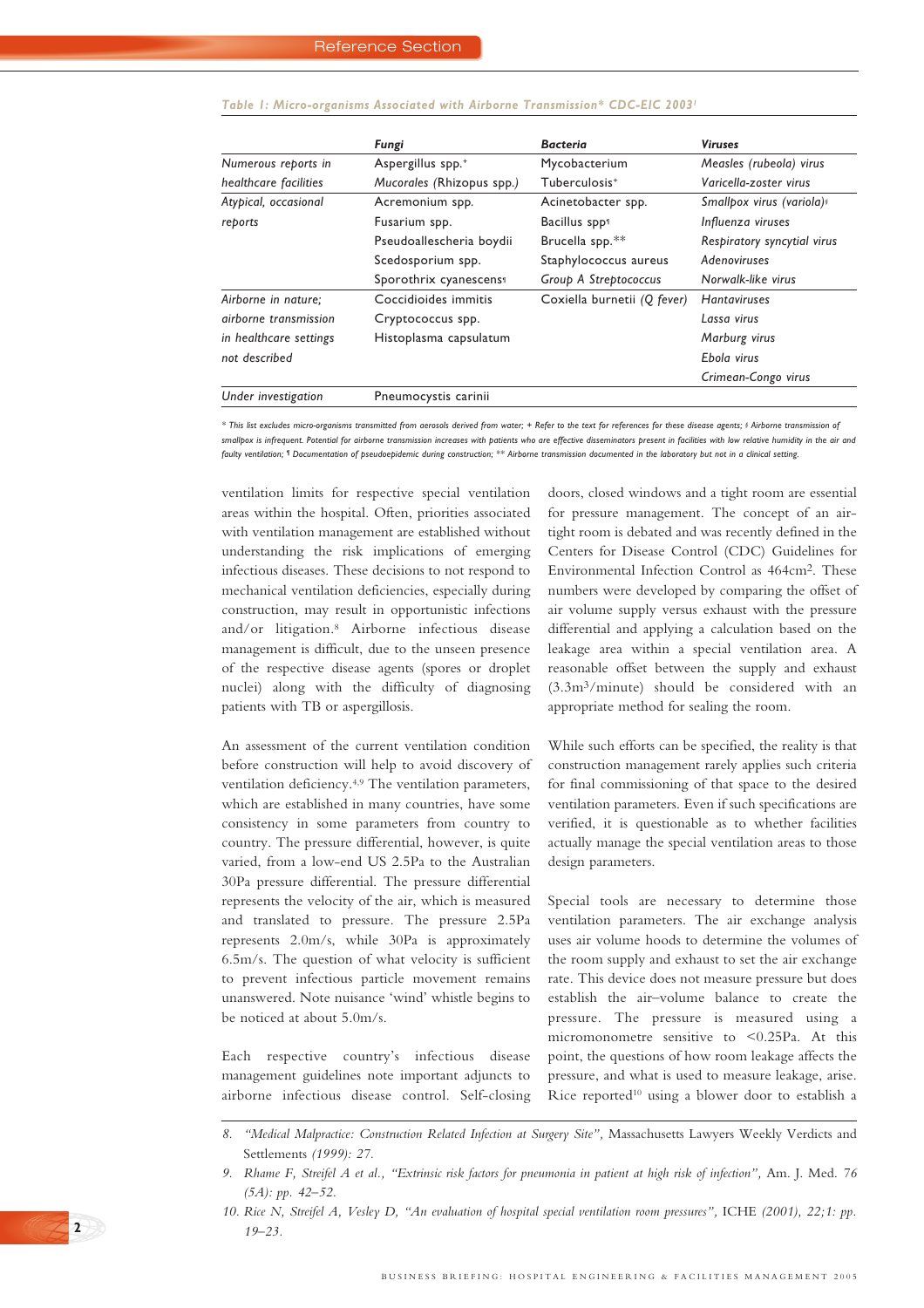## *Table 2: Selected International Special Ventilation Room Parameters*

| Location | <b>Protected Environment (PE)</b> |                         |                       | Airborne Infection Isolation (All) |                         |                       |
|----------|-----------------------------------|-------------------------|-----------------------|------------------------------------|-------------------------|-----------------------|
|          | AC/hr <sup>1</sup>                | Filtration <sup>2</sup> | Pressure <sup>3</sup> | Aclhr'                             | Filtration <sup>2</sup> | Pressure <sup>3</sup> |
| US       | >12                               | 99.97                   | 25                    | >12                                | 90%                     | 2.5                   |
| UK       | >12                               | 99.97                   |                       |                                    | 90%                     |                       |
| AUST     | >12                               | 9997                    |                       | >12                                | 90%                     | 30                    |

*1. Air exchanges/hour; 2. percentage efficiency; 3. differential pressure in Pascals; 4. 90% supply filter efficiency 99.97% exhaust or return air efficiency.*

pressure of 50Pa to determine leakage in special ventilation rooms. In that study, a room intended for protective patient conditions for the pressure measuring device indicated a airflow of 4.2m3/minute while the infectious disease isolation room indicated a leakage of 42m3/min – a significant airflow difference. The leakage was associated with the ceilings. The protected environment (PE) room had solid caulked ceilings while the airborne infection isolation (AII) room had metal perforated ceilings with insulation on top; such was the lack of knowledge of design for special ventilation rooms for hospitals in 1985 when the University of Minnesota Hospital was constructed. Since then, the room ceilings have been sealed to establish the appropriate pressures.

Filtration efficacy can be measured with a particle counter. The most common particle size to determine the filtration efficacy is more than 0.5µm in diameter. The filters are evaluated either across the filter bank in the supply fan or from the diffuser in the patient room. If the filters are working properly a percentage reduction of particles of more than 0.5µm should be similar to the filter rating. For example, if the filter is rated at 90% efficient, the reduction of particles from outdoor comparison should be approximately 90%. Unfortunately, in the author's experience the filters, while having a high rating, may not fit the filter rack originally installed in that supply fan. The size of the filter, the seal on the housing and spacers installed for fit may all contribute to assuring that airflow passes through the filter media and not around the filter media.

If the filters do not fit the rack, they do not remove critical particles that could be infectious. In the 60+ hospital filtration systems evaluated using a particle counter, over half had indications of excess leakage around the filter bank. It must be remembered that these microbes have only recently taken advantage of the immune compromised status of specific patient groups (e.g., cancer, transplant or immature babies amongst others).

Facility managers have specific needs to demonstrate to assure infection control in the operation of hospital ventilation systems. All of the design parameters put forth by the respective countries make sense, although the consideration for pressure is quite varied and controversial.11,12 The need for a sealed room with emphasis on self-closing doors and sealed windows is logical for any kind of control. The pressure relationship should be considered a factor of consistency rather than intensity, because if data logging a PE and AII room recorded the pressure relationship at time intervals, high variability of a large pressure differential in the PE room<sup>10</sup> study rarely deviated from the intended airflow direction (out of room). The lesser pressure differential noted in the AII rooms, however, did deviate from the intended airflow (into room) direction. A question now arises of whether the intensity of the air velocity makes the difference. With current knowledge, the velocity at 2.5Pa may not be sufficient to control infectious particles, but the velocity at 30Pa may be excessive. If the issue is ventilation consistency, then concern should focus on minimising the deviations due to external climate conditions and internal variations due to variable volume fans, elevator movement and door openings/closings. The use of a self-closing doors will help control room pressure. When litigation becomes a factor, due to nosocomial or occupational airborne infection, verification of that control will be necessary to rule out ventilation as a potential source of that infection. Often, some hospitals do not verify. Professional experience in evaluating infection clusters in over 100 hospitals has repeatedly revealed a lack of ventilation control. This is especially true around construction projects. Likewise, over 200 additional hospitals have been inspected to determine parameters for an environment of care statement of condition representing mechanical ventilation control. This experience has revealed few hospitals in compliance with the parameters designated for infection management, especially airborne infection isolation areas. In the US this is truly a sign of the unpreparedness towards emerging infectious disease management currently being addressed by the

<sup>11.</sup> Humpherys H, "Positive pressure isolation and the prevention of invasive aspergillosis. What is the evidence?", J Hospital Infection *(2004), 56: pp. 93–100.*

*<sup>12.</sup> Rydock J, Eian P, "Containment testing of isolation rooms",* J. Hospital Infection *(2004), 57: pp. 228–232.*

*<sup>13.</sup> National Bioterrorism Hospital Preparedness Program, Health Resources Service Administration (2003), US Dept. of Health and Human Services.*